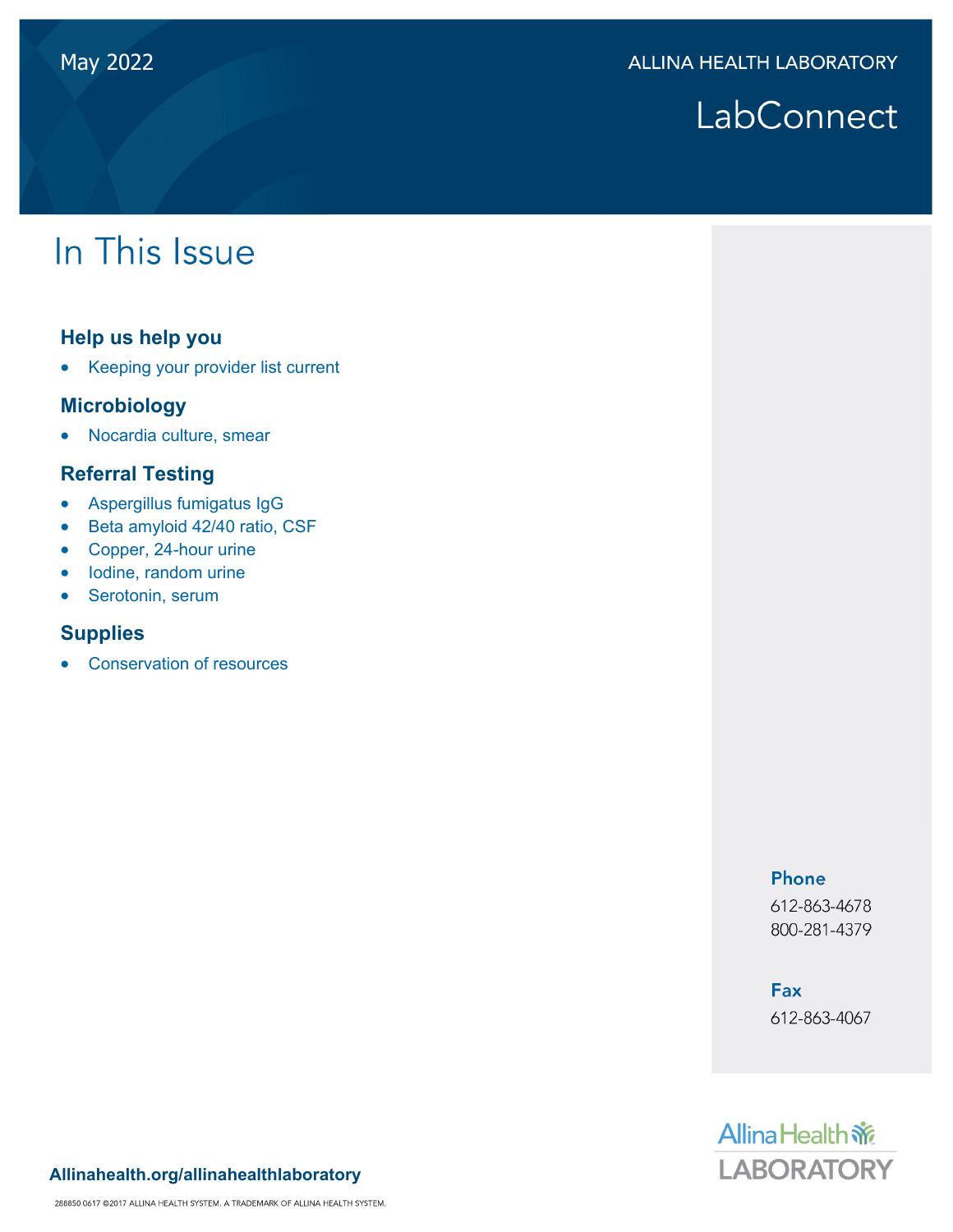## **HELP US HELP YOU**

## **Keeping your provider list current**

To ensure accurate reports as well as accurate billing insurance claims, please review your Allina Health Laboratory request forms on a regular basis to make sure that we are maintaining a complete and accurate provider listing for your facility.

If any updates (removals or additions) are needed, please submit a completed Provider change request form, available on the billing page of our website, or contact your Account Representative for assistance.

## **MICROBIOLOGY**

#### **Nocardia culture, smear**

### **QUICK REFERENCE**

On April 26, 2022, the Nocardia culture, stain assay (12425/LAB12425) was made obsolete and not orderable.

## **DETAILS**

Nocardia culture, stain (12425/LAB12425) is a redundant test in microbiology. Typically, Nocardia can be recovered easily on AFB culture & smear (6617/LAB6617) and/or Fungal culture, other sources(6579/ 87102.2). The microbiology lab also notifies physicians if Nocardia is suspected (potential Nocardia seen on the direct gram stain smear).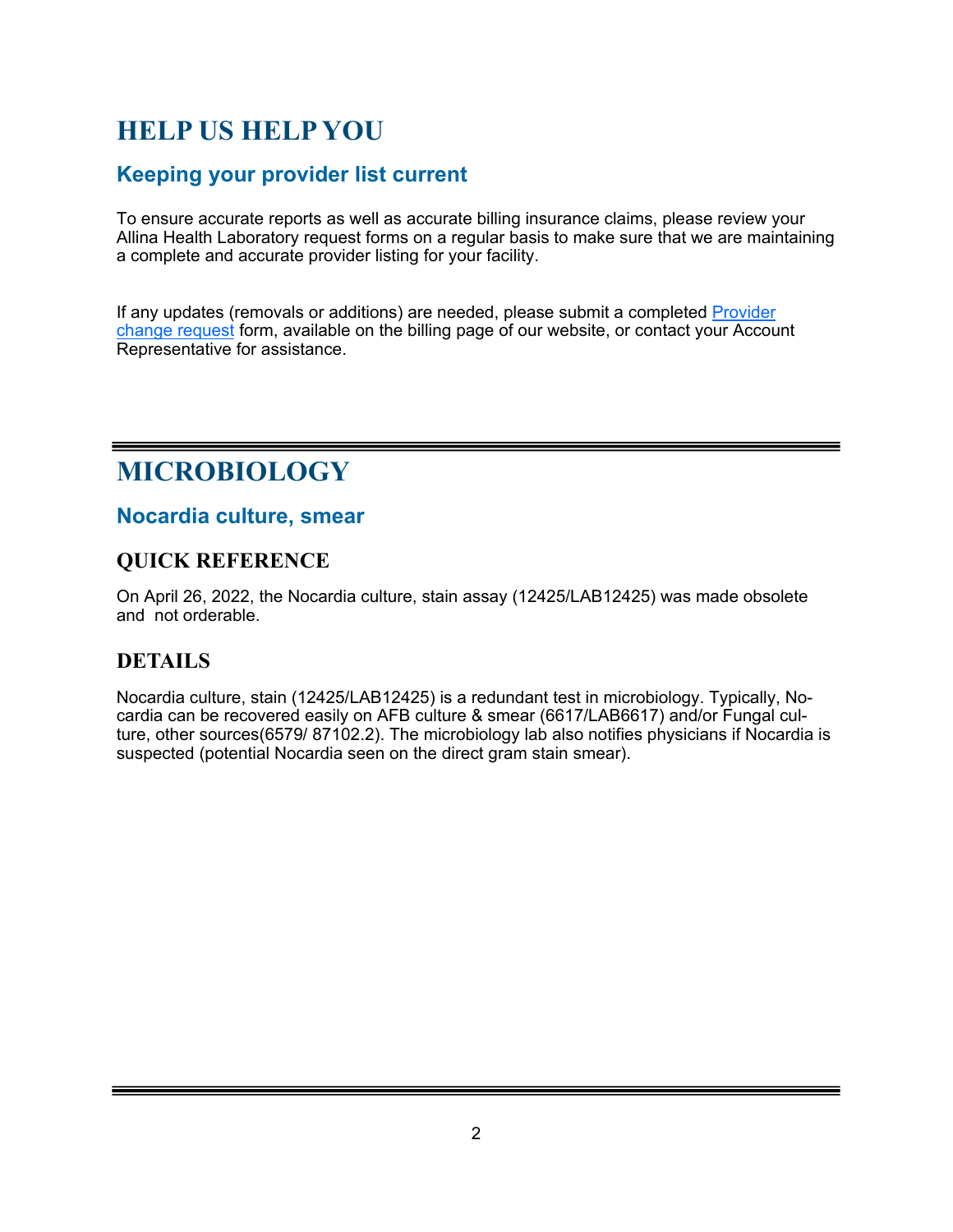## **REFERRAL TESTING**

## **Aspergillus fumigatus IgG**

## **QUICK REFERENCE**

LabCorp has announced multiple changes to the Aspergillus fumigatus IgG assay (13476/LAB13476) which went into effect on June 6, 2022.

## **DETAILS**

|                                 | <b>Current</b>                                                               | <b>NEW</b>                                                                                                    |
|---------------------------------|------------------------------------------------------------------------------|---------------------------------------------------------------------------------------------------------------|
| <b>Useful for</b>               | Confirm the presence of precipitating<br>antibodies to Aspergillus fumigatus | Measurement of Aspergillus fumigatus<br>IgG levels                                                            |
| <b>Performing</b><br>Laboratory | LabCorp Burlington (660092): R-LC                                            | LabCorp Burlington (607550): R-LC                                                                             |
| <b>Method</b>                   | Double diffusion (Ouchterlony)                                               | Immuno $CAP@$                                                                                                 |
| Volume                          | $1.0$ mL                                                                     | $0.6$ mL                                                                                                      |
| Transport/<br>stability         | Ambient (preferred) - 14 days<br>Refrigerated - 14 days<br>Frozen - 3 months | Ambient (preferred) - 7 days<br>Refrigerated - 14 days<br>Frozen -14 days<br>Freeze/thaw cycles - stable $x3$ |
| Reference<br>range              | Negative                                                                     | Age and sex dependent<br>See chart below                                                                      |

| Age           | Male (mg/L)     | Female (mg/L)   |
|---------------|-----------------|-----------------|
| $0 - 1$ year  | Not established | Not established |
| $2 - 5$ years | $0 - 16.4$      | $0 - 19.9$      |
| 6 - 12 years  | $0 - 61.5$      | $0 - 79.8$      |
| 13 - 17 years | $0 - 74.2$      | $0 - 136.2$     |
| 18 - 30 years | $0 - 74.2$      | $0 - 81.5$      |
| 31 - 40 years | $0 - 42.3$      | $0 - 81.5$      |
| 41 - 50 years | $0 - 55.9$      | $0 - 81.5$      |
| 51 - 60 years | $0 - 68.6$      | $0 - 81.5$      |
| 61 - 80 years | $0 - 50.6$      | $0 - 66.5$      |
| >80 years     | $0 - 31.9$      | $0 - 42.0$      |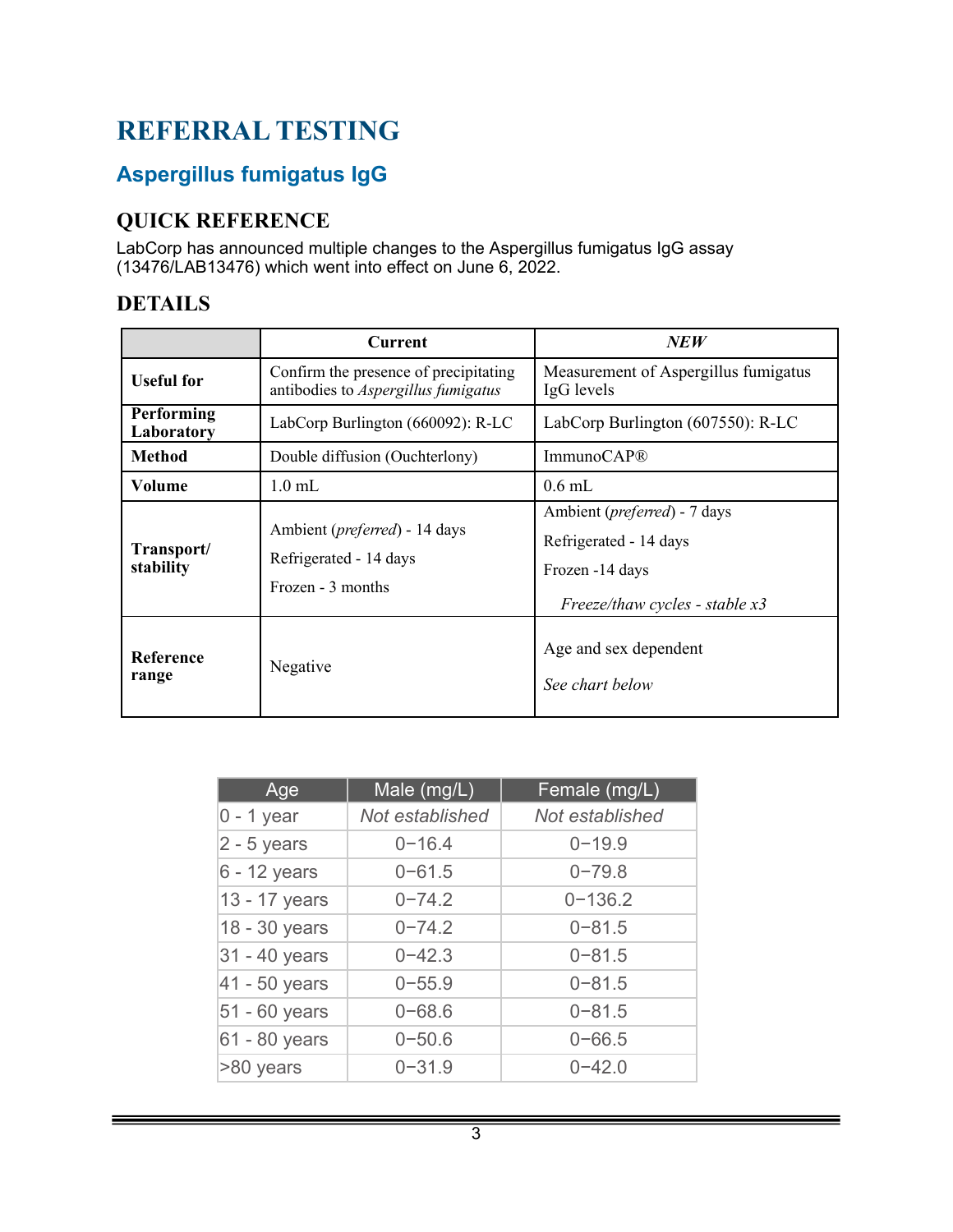## **Beta amyloid 42/40 ratio, CSF**

## **QUICK REFERENCE**

Effective May 17, 2022, the Beta Amyloid 42/40 ratio, CSF assay was made orderable with a unique test code and no longer requires the use of the Miscellaneous send out (994/LAB994) test code.

## **DETAILS**

|                    | <b>Current</b>                                        | NEW                                                  |
|--------------------|-------------------------------------------------------|------------------------------------------------------|
| <b>Test number</b> | 994/LAB994                                            | 14507/LAB14507                                       |
| Abbreviation       | <b>MSO</b>                                            | Beta amyloid                                         |
| Performing<br>Lab  | Monogram Biosciences via LabCorp<br>$(505505)$ : R-NX | Monogram Biosciences via LabCorp (505505):<br>$R-LC$ |

## **Copper, 24-hour urine**

## **QUICK REFERENCE**

Effective May 31, 2022, the Copper, 24-hour urine assay, referred to LabCorp, will be made orderable with a unique test code and no longer requires the use of the Miscellaneous send out test code (994/LAB994).

### **DETAILS**

| <b>Attribute</b>      | Current                   | <b>NEW</b>                |
|-----------------------|---------------------------|---------------------------|
| Test number           | 994                       | 14514                     |
| Abbreviation          | <b>MSO</b>                | CIJ24                     |
| Performing Laboratory | LabCorp $(003343)$ : R-NX | LabCorp $(003343)$ : R-LC |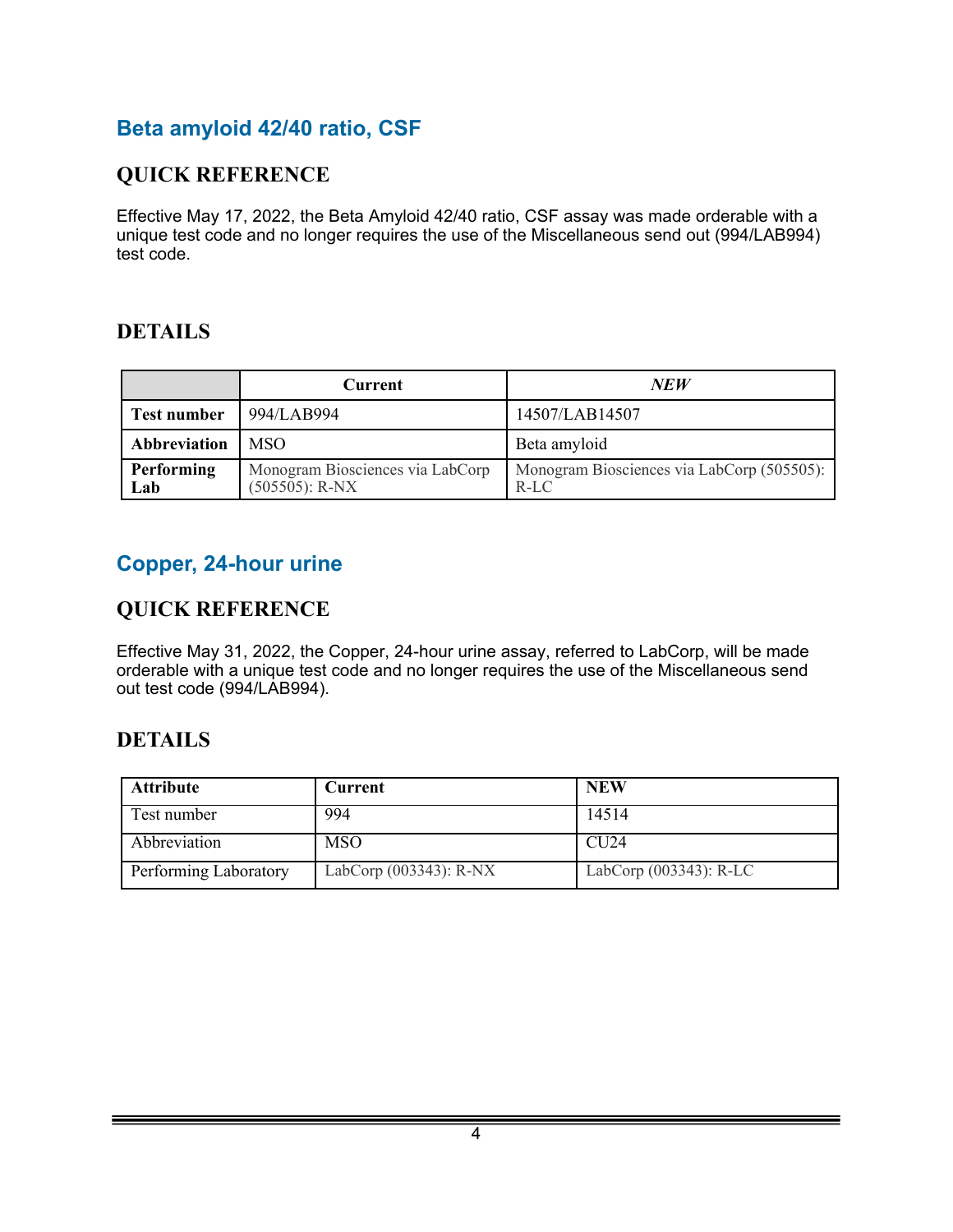## **Iodine, random urine**

### **QUICK REFERENCE**

Effective May 31, 2022, the Iodine, random urine assay, referred to LabCorp, will be orderable with a unique test code and will no longer require use of the Miscellaneous send out test code (994/LAB994).

#### **DETAILS**

| <b>Attribute</b>      | <b>Current</b>         | <b>NEW</b>                |
|-----------------------|------------------------|---------------------------|
| Test number           | 994                    | 14515                     |
| Abbreviation          | <b>MSO</b>             | <b>IUR</b>                |
| Performing Laboratory | LabCorp (070163): R-NX | LabCorp $(070163)$ : R-LC |

#### **Serotonin, serum**

#### **QUICK REFERENCE**

Effective June 6, 2022, the Serotonin, serum assay will have updated reference ranges.

#### **DETAILS**

#### **Current reference range:**

Male: 21-321 ng/mL Female: 0-420 ng/mL

#### *NEW* **reference range:**

| Age             | Male             | Female           |
|-----------------|------------------|------------------|
| $0 - 12$ years  | $46 - 321$ ng/mL | $22 - 271$ ng/mL |
| $13 - 60$ years | $31 - 207$ ng/mL | $31 - 207$ ng/mL |
| $>60$ years     | $23 - 230$ ng/mL | $8 - 217$ ng/mL  |